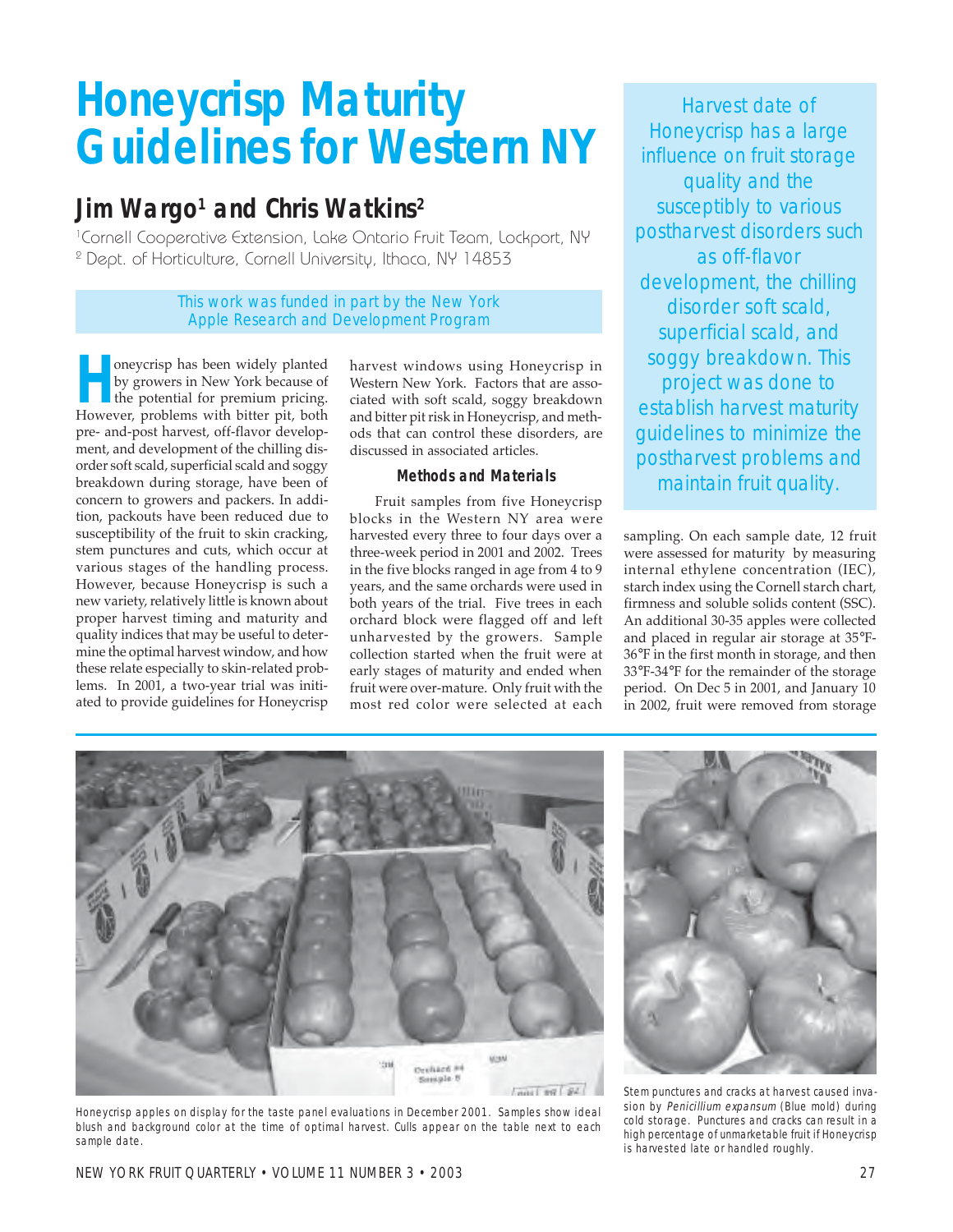

Figure 1. The acceptable harvest period for five Honeycrisp blocks in Western NY in 2001 ranged from Sept. 8 to Sept 20. The single best harvest dates (BHD) occurred on Sept. 12 (one block), Sept. 15 (two blocks), and Sept. 18 (two blocks). Individual blocks remained in acceptable condition for an average of 11 days. Acceptability was determined by a 16-member taste panel based on appearance and eating quality after fruit was stored until December 2, 2001 and held at room temperature for three days.

| <b>September 2002</b> |                |                  |                |    |    |                  |
|-----------------------|----------------|------------------|----------------|----|----|------------------|
|                       | $\overline{2}$ | 3                | 4              | 5  | 6  | 7                |
| 8                     | 9              | 10               | 11             | 12 | 13 | 14               |
| 15                    | 16             | 17               | 18             | 19 | 20 | 21               |
| 22                    | 23             | 24<br><b>BHD</b> | 25             | 26 | 27 | 28<br><b>BHD</b> |
| 29                    | 30             | 1                | $\overline{2}$ | 3  | 4  | 5                |

Figure 2. The acceptable harvest period for five Honeycrisp blocks in Western NY in 2002 ranged from Sept. 14 to Oct. 1. The single best harvest dates (BHD) occurred on Sept. 24 for two blocks, and Sept. 28 for three blocks. Individual blocks remained in acceptable condition for an average of 13 days. Acceptability was determined by a 16 member taste panel based on appearance and eating quality after fruit was stored until January 6, 2003 and held at room temperature for three days.

and assessed for the occurrence of disorders and defects. A 16- to 18-member panel comprised of storage operators, packers, growers, extension faculty and agents evaluated the samples for appearance and eating quality after keeping the fruit for three days at 70°F. The panelists judged each sample as acceptable or not acceptable, and then rated the top three samples for each individual orchard block. The information from the panelists allowed us to determine the ideal harvest window in each year, and to relate post storage eating quality to maturity factors at harvest. The remaining samples were then tested for firmness and SSC on the day of the panelist evaluations.

# **Best Harvest Date**

**Best harvest date:** In 2001, the best harvest dates for the five orchard blocks were between Sept. 12 and Sept. 18 (Fig. 1). The acceptable harvest period ranged from Sept. 8 to 20, but only lasted for a period of 11 days on average for individual blocks. Fruit harvested before the first acceptable harvest date lacked flavor development and were too green. Fruit harvested after the last acceptable harvest date were over mature and typically had off flavors or poor texture. Based on taste panel evaluations, Sept. 12 to 20 appeared to be the ideal harvest window for Honeycrisp in 2001.

In 2002, fruit matured 7 to 10 days later compared with 2001, and the best harvest dates ranged from Sept. 24 to Sept. 28 (Fig. 2). The acceptable harvest period fell between Sept. 14 and Oct. 1, considerably longer than the previous year, and averaged 13 days for individual blocks. Even though the single best harvest dates occurred in late September in 2002, fruit was acceptable for harvest much earlier than those dates. The ideal harvest window for the five blocks occurred between Sept. 17 and Sept. 28 based on taste panel assessments.

Honeycrisp is an apple that must be spot picked for best quality, and our results indicate that growers have about two weeks to harvest fruit of acceptable condition. In any given year, growers should expect to spot pick Honeycrisp three or more times between the second and fourth week of September, but maturity testing must be incorporated to more clearly define the harvest window. In 2001, fruit harvested in the fourth week of September were overmature and at higher risk of developing disorders.

#### **Harvest Indices**

**Starch Index:** In 2001, the average starch index moved from 7.0 to 7.7 during the period of best harvest dates, Sept.  $12$  – 18 (Figure. 3). Fruit became acceptable for harvest when the average starch index reached 6.9 for the five blocks.

In 2002, the average starch index moved from 7.5 and 7.8 during the period of best harvest dates (Sept.  $24 - 28$ ). Blocks were judged acceptable for harvest once the average starch index reached 6.7 units, a similar value that of the previous year.

Starch index changes were similar in both years, but overall index values were high, indicating that starch hydrolysis was well advanced at the time of optimal harvest. Therefore, it is difficult to determine a lower and upper starch range for identifying the harvest window of Honeycrisp, and the starch index is less useful for this variety than for others. Nevertheless, the data from this trial suggest growers in Western New York should not begin harvesting Honeycrisp until the reddest colored fruit have reached a starch index of 7. After that point, growers can choose to spot pick once a certain percentage of the crop has obtained acceptable color. Although in some cases the amount of fruit judged acceptable for



Figure 3. Average starch index of five Honeycrisp blocks in 2001 and 2002. Red colored fruit became acceptable for harvest once the starch index approached 7.0 and remained in acceptable condition even after the starch reserve was depleted. Average of five orchard blocks.



Figure 4. Internal ethylene production of four Honeycrisp blocks at harvest. Best harvest dates occurred on or after peak ethylene production in both years.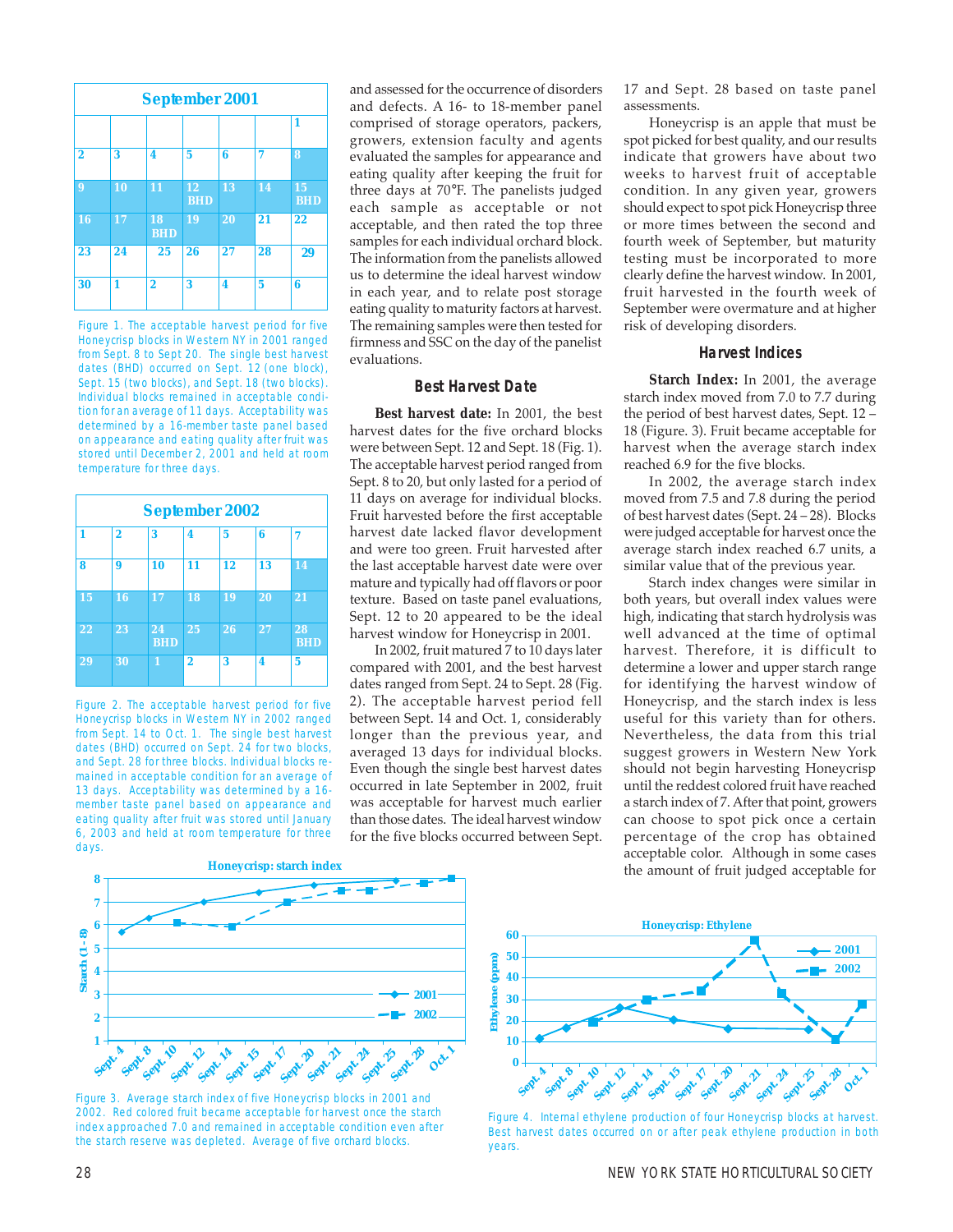harvest may be less than 25% at the time of the first spot pick, it should be harvested.

Some orchards may have fruit in optimal condition even after the starch reserve has been totally depleted (starch index  $= 8$ ), so one cannot use the upper range of the starch index to assume over maturity. It is important to remember that only the red colored fruit should be sampled for starch testing since red fruit are typically more mature than green fruit on the same tree.

**Ethylene:** In 2001, internal ethylene steadily increased to a high of 27 ppm on Sept. 12, and then decreased and leveled off after Sept. 20 (Fig. 4). In 2002, ethylene increased continually until reaching a peak of 59 ppm on Sept. 21, and then dropped off sharply after that date. The ethylene peak was 9 days later in 2002, again providing evidence that maturity was delayed compared with 2001.

Ethylene production in Honeycrisp is different from many other varieties because it does not increase autocatalytically. In both years, ethylene reached a peak and then decreased over time which is unusual since most apple varieties continue to

produce higher amounts of ethylene as maturity advances. Interestingly enough, best harvest dates in both years occurred on, or within seven days following, the peak of ethylene production. It is generally assumed apples should be picked prior to the onset of ethylene production for best storage quality. Honeycrisp, however, does not seem to follow this trend, and storage quality appears unaffected by ethylene at harvest. Furthermore, ethylene induced fruit drop was not a problem in either year of the experiment even in orchards that produced over 60 ppm ethylene. This suggests that Honeycrisp is inherently resistant to preharvest fruit drop under Western NY conditions, even when ethylene levels are high.

**Firmness:** Fruit firmness decreased 2.5 lbs. over the three-week harvest period in both years (Fig. 5). This decline in firmness occurred at a much slower rate compared with other varieties that tend to soften rapidly near harvest. During the period of acceptable harvest dates, fruit firmness typically ranged from 13.5 to 15.0 lbs. at harvest.

Honeycrisp is unique in its ability to maintain firmness in regular storage conditions. Firmness loss in storage was negligible in 2001, while fruit lost only about 0.5 lbs. during storage in 2002 (Fig. 5). This may have been because of the additional month of storage in 2002.

The pressure test does not always reflect acceptability of this variety accurately, probably because of the unique texture characteristics of Honeycrisp. Nevertheless, acceptance ratings declined once firmness levels dropped below 13.0 lbs. Therefore, growers should attempt to harvest Honeycrisp above 13.5 lbs. allowing for some firmness loss in storage. Meeting this threshold should be relatively easy for most blocks, except possibly where excessive fruit size is a problem. Since harvesting fruit at high firmness is not a critical factor for Honeycrisp, growers will have greater flexibility to make harvest decisions based on other factors.

**Soluble Solids***:* There was little gain in soluble solids content (SSC) over the three-week harvest period in either year. SSC varied in individual blocks from 12 to 14%, and this appeared to be related to



Figure 5. Honeycrisp firmness at harvest and after removal from storage in January 2003. Firmness dropped slowly over the harvest period, and declined only 0.5 lbs. in cold storage. Average of five orchard blocks.



Figure 6. Soluble solids at harvest and after removal from storage in December 2001. Soluble solids did not increase much over the harvest period and increased by 0.5% in storage. No increase was found after storage in the 2002 trial. Average of five orchard blocks.

NEW YORK FRUIT QUARTERLY • VOLUME 11 NUMBER 3 • 2003 29



Figure 7. Percent soft scald, bitter pit, stem punctures/cracks for each of the individual orchard blocks after storage until December 2001. There was wide variation in occurrence between orchards for each disorder. Punctures/cracks were the most serious problem. A similar trend was found in 2002.



Figure 8. Honeycrisp stem punctures and stem cracks over the harvest period in 2002. Stem punctures were unaffected by harvest date, but stem cracks increased with later harvests. A similar trend was found in 2001. Average of five orchard blocks.